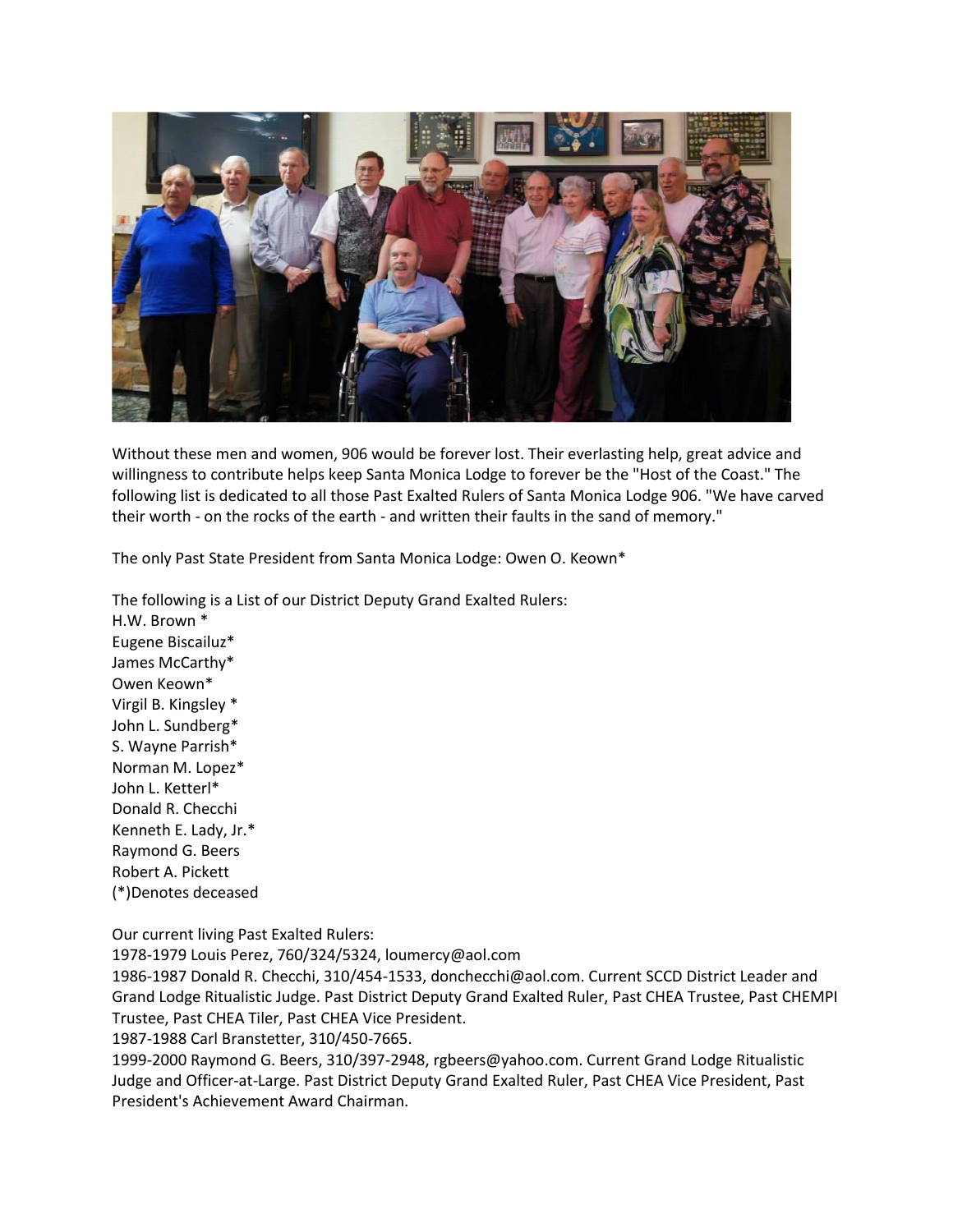2000-2001 Robert Baldwin, 310/390-6338

2001-2002 Mona Young-Lopez, 772-664-6100, barefootmona@gmail.com

2002-2003 Ronald D. "Robbie" Robinson, 310-645-1716

2004-2005 Douglas J. Randall, 623/444-9749.

2005-2006 Raymond G. Beers, 310/397-2948, rgbeers@yahoo.com. Current Grand Lodge Ritualistic Judge, and Officer-at-Large, Past District Deputy Grand Exalted Ruler, Past CHEA Vice President, Past President's Achievement Award Chairman.

2006-2007 Mona Young-Lopez, 772/664-6100, barefootmona@gmail.com

2007-2008 R.A. Pickett, 310/488-3323, rapickettper@gmail.com. Current CHEA Americanism Chairman, Lodge Secretary, Grand Lodge Ritualistic Judge, SCCD Ritual Training Chairman and Lodge Ritual Coach. Past District Deputy Grand Exalted Ruler, Past CHEA Vice President, Past CHEA Scholarship Judge, Past CHEA President's Achievement Award Chairman.

2008-2009 Frank H. Frazier, 310-702-4363,frankhfrazier@yahoo.com. Current Chairman of the Board of Trustees, SCCD Bequests and Living Trusts Chairman

2010-2011 R.A. Pickett, 310/488-3323, rapickettper@gmail.com. Current CHEA Americanism Chairman, Lodge Secretary, Grand Lodge Ritualistic Judge, SCCD Ritual Training Chairman and Lodge Ritual Coach. Past District Deputy Grand Exalted Ruler, Past CHEA Vice President, Past CHEA Scholarship Judge, Past CHEA President's Achievement Award Chairman.

2011-2012 Margy Pickett, 310-625-7704, margy.pickett@gmail.com, Current Esteemed Leading Knight, PER Association President, SCCD ENF Grant Coordinator and SCCD Ritual Contest Chairman.

2012-2013 R.A. Pickett, 310/488-3323, rapickettper@gmail.com. Current CHEA Americanism Chairman, Lodge Secretary, Grand Lodge Ritualistic Judge, SCCD Ritual Training Chairman and Lodge Ritual Coach. Past District Deputy Grand Exalted Ruler, Past CHEA Vice President, Past CHEA Scholarship Judge, Past CHEA President's Achievement Award Chairman.

2013-2014 R.A. Pickett, 310/488-3323, rapickettper@gmail.com. Current CHEA Americanism Chairman, Lodge Secretary, Grand Lodge Ritualistic Judge, SCCD Ritual Training Chairman and Lodge Ritual Coach. Past District Deputy Grand Exalted Ruler, Past CHEA Vice President, Past CHEA Scholarship Judge, Past CHEA President's Achievement Award Chairman.

2016-2017 Irma Santiago, 424-222-2339, irma.santiago@providence.org. Current Trustee.

2017-2018 Les Villiados, 310-261-2439, lvilliados@gmail.com

2018-2019 Gayle Carter, 818-269-9196, gayle\_e\_carter@yahoo.com, Current Lodge Esquire 2019-2020 Jaynee Roszhart, 310-569-9991, janeroszhart@yahoo.com, Current Exalted Ruler, SCCD Americanism Chairman

2020-2021 Jaynee Roszhart, 310-569-9991, janeroszhart@yahoo.com, Current Exalted Ruler, SCCD Americanism Chairman

2021-2022 Jaynee Roszhart, 310-569-9991, janeroszhart@yahoo.com, Current Exalted Ruler, SCCD Americanism Chairman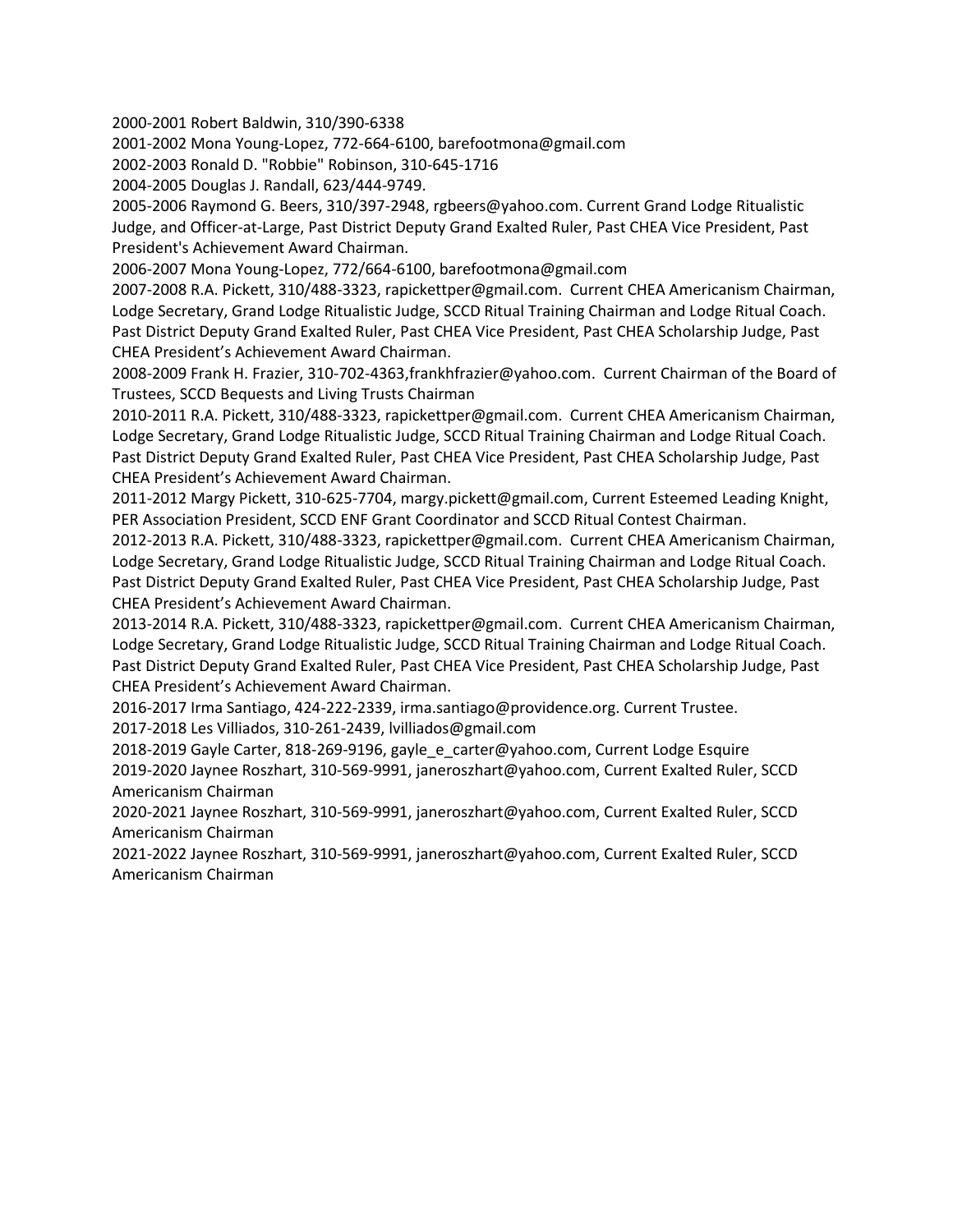The following are deceased Past Exalted Rulers: 1904-1905 Will T. Gillis 1905-1906 J. C. Hemmingway 1906-1907 Dr. Phil S. Lindsey 1907-1908 W. G. Miller 1908-1909 J. C. Hemmingway 1909-1910 Thomas Feron 1910-1911 John C. Morton 1911-1912 J. B. Proctor 1912-1913 C. W. Holbrok 1913-1914 H.W. Brown Past District Deputy Grand Exalted Ruler (twice), Past Grand Inner Guard 1914-1915 E. F. Heideman 1915-1916 William H. Atwell 1916-1917 Frank Stewart 1917-1918 O. E. Watson 1918-1919 Joseph H. Gosling 1919-1920 Charles W. Lyon 1920-1921 Thomas Robertson 1921-1922 J. Howard Blanchard 1922-1923 Milton D. Gardner 1923-1924 G. I Wallace 1924-1925 J. B. O'Neil 1925-1926 Jack Curtis 1926-1927 Arthur C. Verge 1927-1928 Eugene W. Biscailuz Past District Deputy Grand Exalted Ruler 1928-1929 H. W. Brown Past District Deputy Grand Exalted Ruler (twice), Past Grand Inner Guard 4-29 -1-30 H. W. Brown Past District Deputy Grand Exalted Ruler (twice), Past Grand Inner Guard 1-30 -4-30 William Flynn 1930-1931 D.C. Freeman 1931-1932 James F. DeBorde 1932-1933 Thurlow Adams 1933-1934 Thomas J. Higgins 1934-1935 James J. McCarthy, Past District Deputy Grand Exalted Ruler 1935-1936 L. C. Close 1936-1937 Owen O. Keown, Past State President, Past District Deputy Grand Exalted Ruler 1937-1938 Pierce P. Kinsman 1938-1939 Dr. Adolph W. Kosky 1939-1940 Harold C. Coles 1940-1941 Roy Mick Diarmid 1941-1942 Marshall C. Hickson 1942-1943 Sandford J. Mosk 1943-1944 Andrew Tryk 1944-1945 Mark T. Gates 1945-1946 Frank B. Hull 1946-1947 Leo H. Strickland 1947-1948 Arthur P. Dinisi 1948-1949 Henry W. Conner 1949-1950 G. Bob Roberts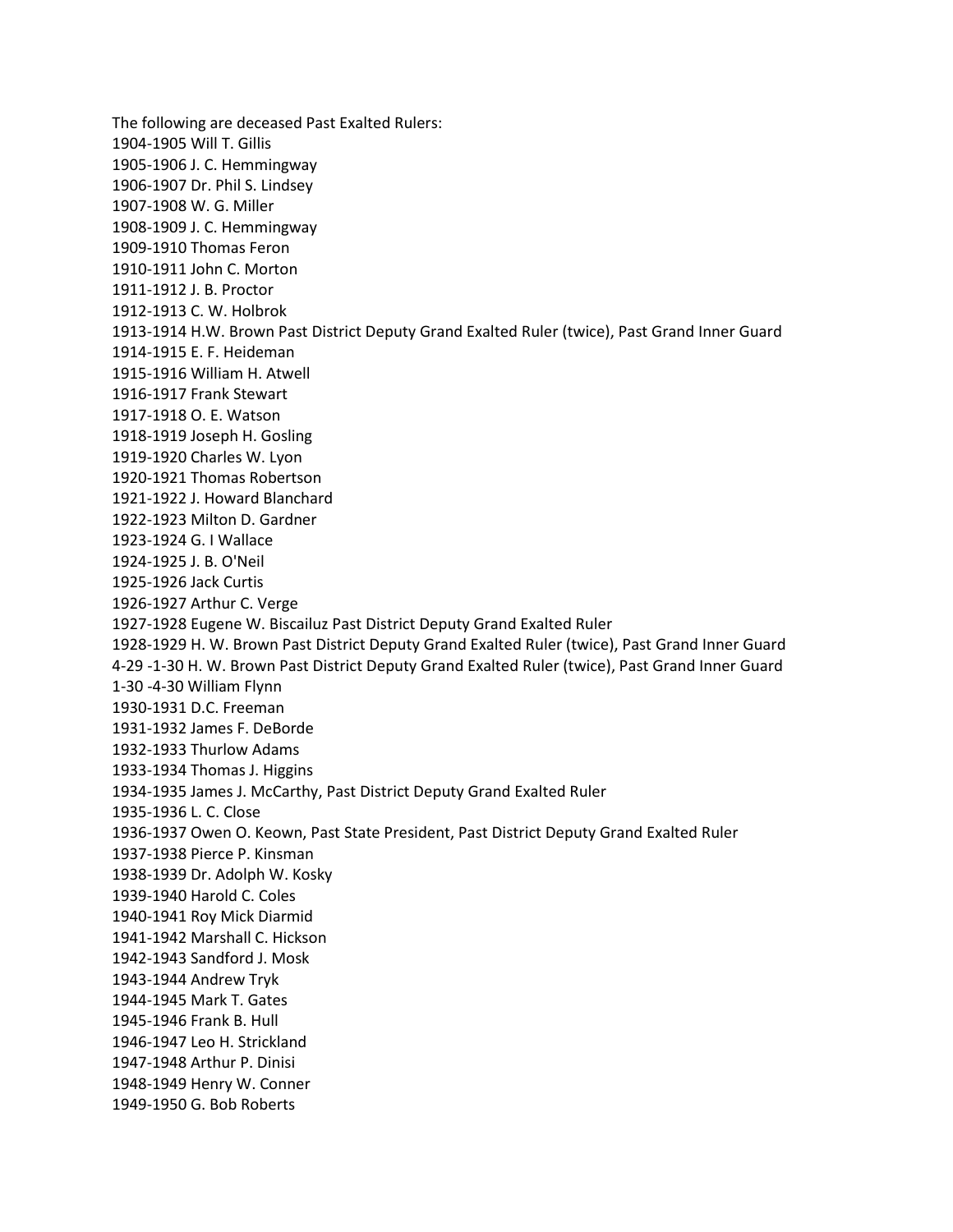1950-1951 Charles B. Savage 1951-1952 Virgil B. Kingsley, Past State Vice President, Past District Deputy Grand Exalted Ruler 1952-1953 Henry N. Ward 1953-1954 John F. Sproatt 1954-1955 Michael R. Caruso 1955-1956 Charles Hagen 1956-1957 John G. Hinds 1957-1958 Leslie E. Powers 1958-1959 David Meneley 1959-1960 Francis A. Goplin 1960-1961 Fred M. Kilmer 1961-1962 John L. Sundberg, Past District Deputy Grand Exalted Ruler, Past District Leader, Past CHEA Vice President 1962-1963 John V. Salatich 1963-1964 S. Wayne Parrish, Past District Deputy Grand Exalted Ruler, Past CHEA Vice President 1964-1965 Thomas H. Kendall, Jr. 1965-1966 Edwin J. Sullivan 1966-1967 John H. Larkin 1967-1968 James W. Schooler 1968-1969 Vincent A. Bruno 1969-1970 Norman M. Lopez, Past District Deputy Grand Exalted Ruler, Past SCCD District Leader, Past CHEA Trustee, Past CHEA Treasurer, Past CHEMPI Trustee. 1970-1971 Edwards F. Walters, Jr. 1971-1972 Dr. Elmer L. Hexberg 1972-1973 R. Paul Smith 1973-1974 John L. Ketterl, Past District Deputy Grand Exalted Ruler, Past CHEA Vice President 1974-1975 Robert Raney 1975-1976 Thomas F. Scully 1976-1977 Herbert L. Gabel 1977-1978 Charles W. Broneau 1979-1980 Nicholas A. Kinzer 1980-1981 Harold R. Herschberger 1981-1982 William C. Snyder 1982-1983 Louis Gaumond 1983-1984 Joseph W. Checchi 1984-1985 Harold R. Herschberger 1988-1989 Clinton R. Peterson, Past District Deputy Grand Exalted Ruler, Past CHEA Vice President 1989-1990 Grady G. Sain (Demitted to 1378) 1990-1991 Blaise G. Wm. La Manna 1991-1992 Joseph W. Checchi 1992-1993 Kenneth E. Miller (Absolut Dimit) 1993-1994 Louis Gaumond 1994-1995 Dana "Bud" Bennett 1995-1996 Kenneth E. Lady, Jr., Past District Deputy Grand Exalted Ruler, Past CHEA Assistant Sergeant-At- Arms, Past CHEA Vice President 1996-1997 Edmond D. DeSantis 1997-1998 Steve Brouilette 1998-1999 Alfred Hermann